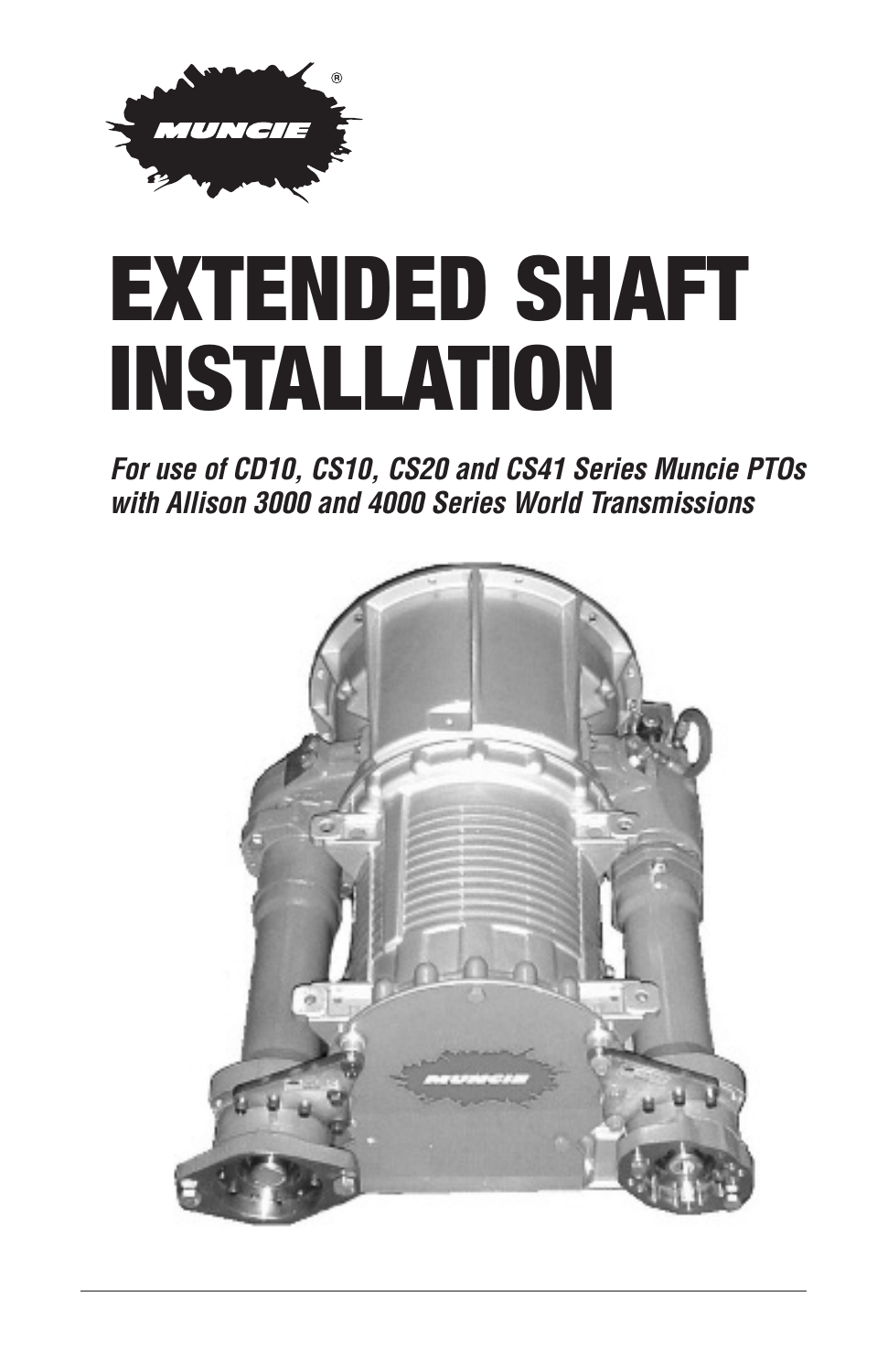## **EXTENDED SHAFT INSTALLATION FOR ALLISON 3000 OR 4000 SERIES TRANSMISSIONS**

Muncie's Extended Shaft is designed for Allison Automatic transmissions 3000 or 4000 series only. Kits are available for the 3000 Right-side and Leftside openings and for the 4000 Left-side only.

**Exceptions:** The extended shaft is not currently available for retarder version transmissions or units with rear-mounted transmission oil coolers.

Not currently available for the 7-speed HD4070 transmission.



**Important:** Transmissions

must have rear support installed as supplied by the vehicle manufacturer.

You must know what PTO model and Extended Shaft model you have. Open the carton of each and examine the contents and locate the supplemental instruction sheet for important installation instructions.

**CD10-A10\*\*-M1ZX** Right Side 3000 Series Kits: **49TA4133A, 49TA4134A, 49TA4135A, 49TA4137A, 49TA4451A & 49TA5000A** I-40923 Instruction Sheet

**CD10-A10\*\*-M3ZX** Left Side 3000 Series Kits: **49TA4125A, 49TA4126A, 49TA4127A, 49TA4128A, 49TA4450A & 49TA4999A** I-40922 Instruction Sheet

**CD10-A10\*\*-M3ZX** Left Side 4000 Series Kits: **49TA4129A, 49TA4130A, 49TA4131A, 49TA4132A, 49TA4432A & 49TA4941A** I-40921 Instruction Sheet

**CS20--A10\*\*-H1IX** Right Side 3000 Series Kits: **49TA4694A, 49TA4699A, 49TA4789A, 49TA4839A, 49TA4897A & 49TA5002A** I-40929 Instruction Sheet

**CS20--A10\*\*-H3IX** Left Side 3000 Series Kits: **49TA4692A, 49TA4698A, 49TA4788A, 49TA4838A, 49TA4896A & 49TA5001A** I-40926 Instruction Sheet

**CS20--A10\*\*-H3IX** Left Side 3000 Series with TOP Opening Kits: **49TA4841A** I-40929 Instruction Sheet

**CS20--A10\*\*-H3IX** Left Side 4000 Series Kits: **49TA4833A, 49TA4834A, 49TA4835A, 49TA4840A, 49TA4875A, 49TA4898A & 49TA5003A** I-40925 Instruction Sheet

**CS10--A10\*\*-H3ZX** Left Side 3000 Series Kits: **49TA4495A, 49TA4506A & 49TA4837A** I-40924 Instruction Sheet

**CS41--A10\*\*-H3ZX** Left Side 4000 Series Kits: **49TA4877A, 49TA4880A, 49TA4881A & 49TA5004A** I-40931 Instruction Sheet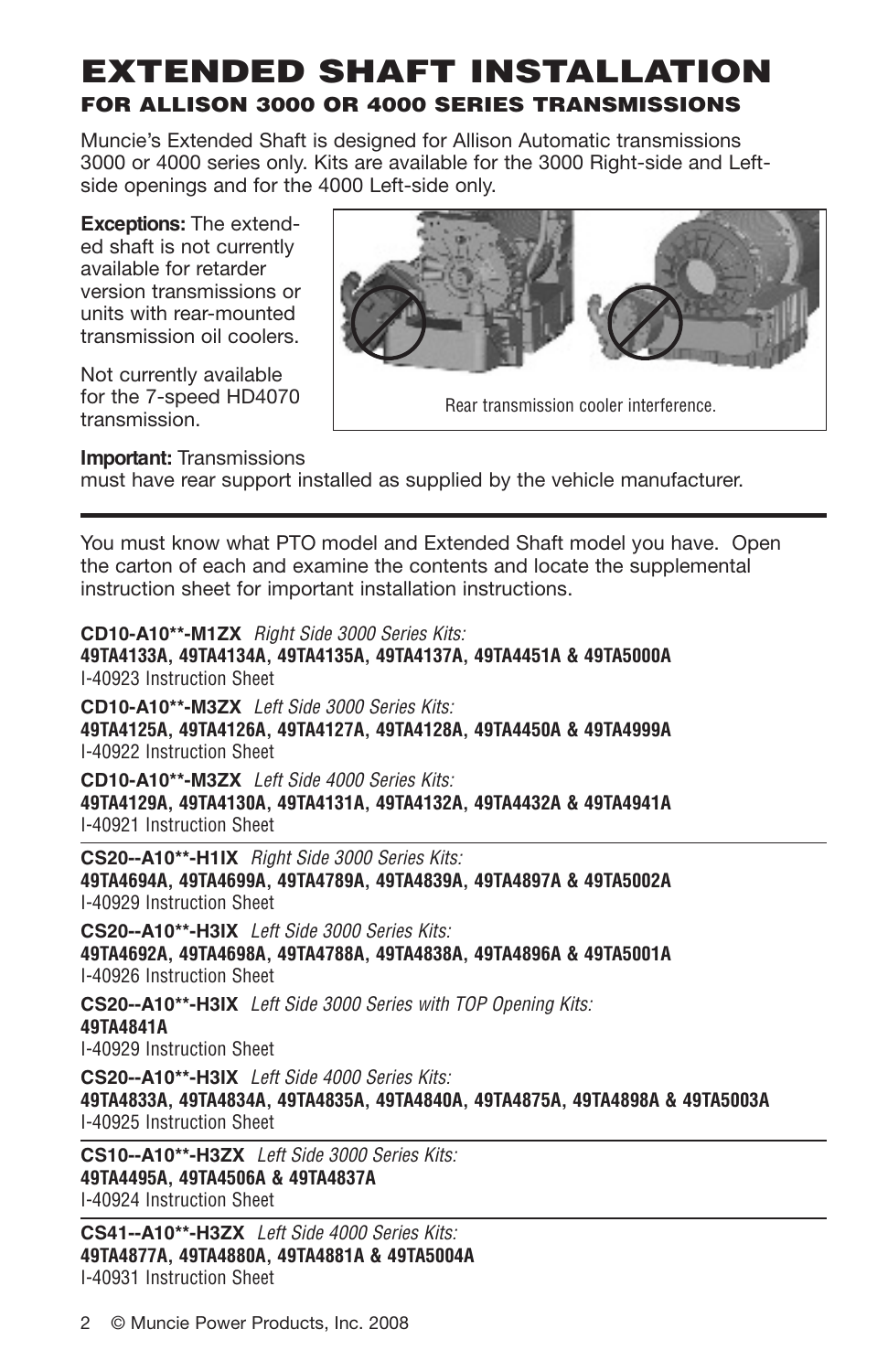- **1.** Install Muncie series CD10, CS10 or CS20 PTO following the instruction manual provided with the PTO, IN95-02. **Fig 1**
- **2.** Check the mounting flange orientation against the supplemental instruction sheet included with your kit. If needed, rotate the PTO flange to match.
- **3.** Remove the three transmission capscrews (4 on CS10 kits) from the rear of the Allison transmission where the extended shaft bracket is to mount. **Fig 3**
- **4.** Remove the extended shaft from the carton. The extended shaft should have the transmission mounting bracket attached to the unit. Review the extended shaft supplemental instruction sheet (enclosed with extended shaft) for proper position of the transmission bracket and extended shaft flange (PTO end). If they are not properly installed, the extended shaft will not align properly. Make changes if necessary.







Remove the hydraulic flange (pump end view) from the extended shaft for ease of installation. Set the flange and capscrews aside for re-use. **Fig 4**

**5.** Remove the cap plug from the end of the PTO output shaft and make sure splines are greased. PTOs are supplied with appropriate grease from factory. If dry apply an anti-fretting compound to the splines. Insert the male spline from extended shaft into PTO spline and mate with PTO pilot on flange. **Fig 5**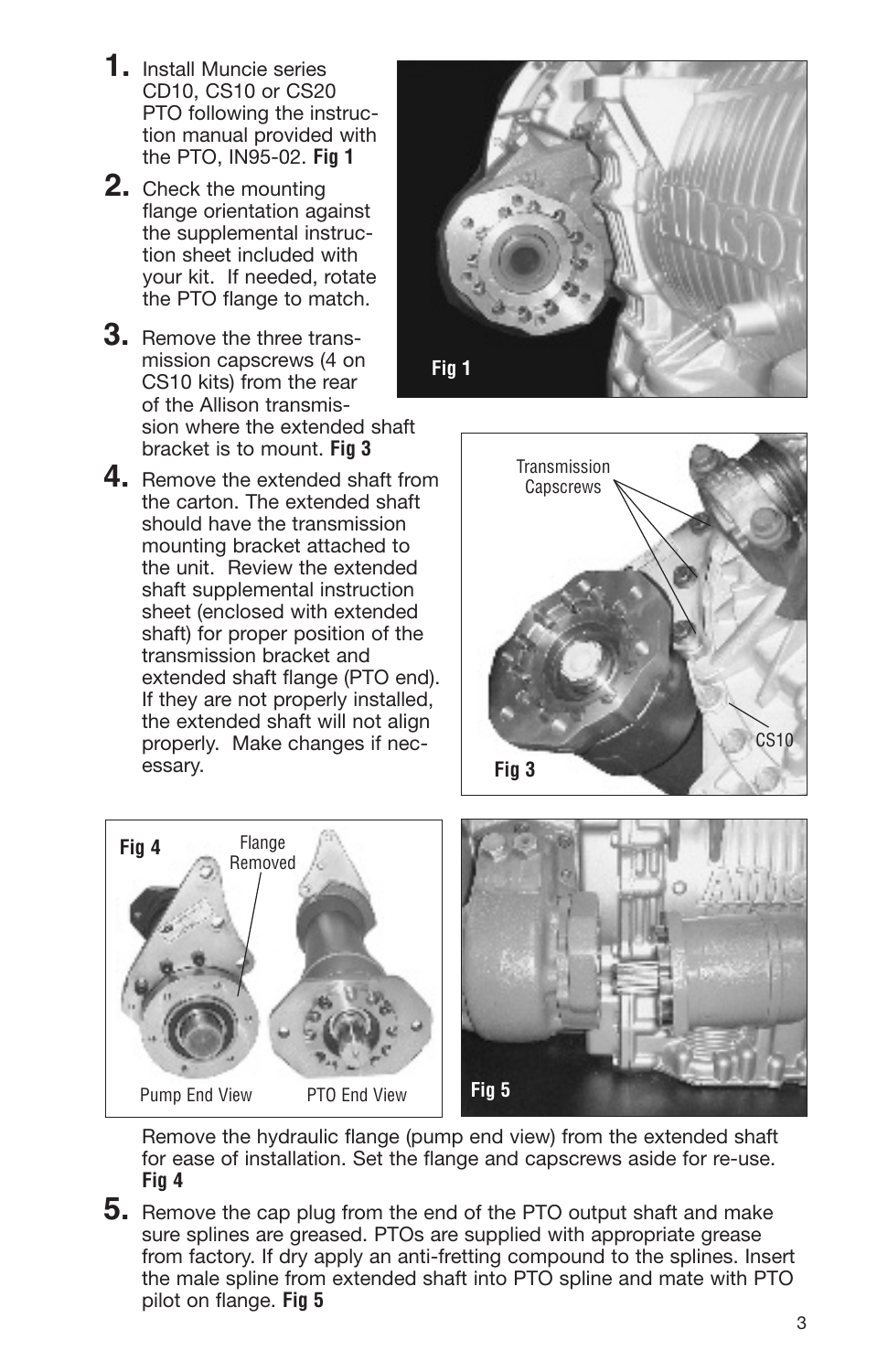**6.** Using the supplied capscrews from kit insert one into the mounting bracket and turn several threads into the transmission case. This will align the bracket with the other two holes. Should you find that the 3 capscrews will not align with the transmission holes, then you made need



to rotate the extended shaft PTO side mounting flange (refer to appendix B, if needed). **Fig 6**

Insert the two extended shaft mounting capscrews and lock washers into the flange at the PTO, but do not tighten.

**7.** The 3000 series transmission will require the use of spacers (#14) provided in the kit, the 4000 series transmissions do not require this spacer.

> Insert transmission mounting capscrews (#15) through the bracket (and through the spacer if an 3000 application) and continue until all three capscrews have been installed. **Fig 7**

**8.** The assembly should look similar to the photo. **Fig 8**



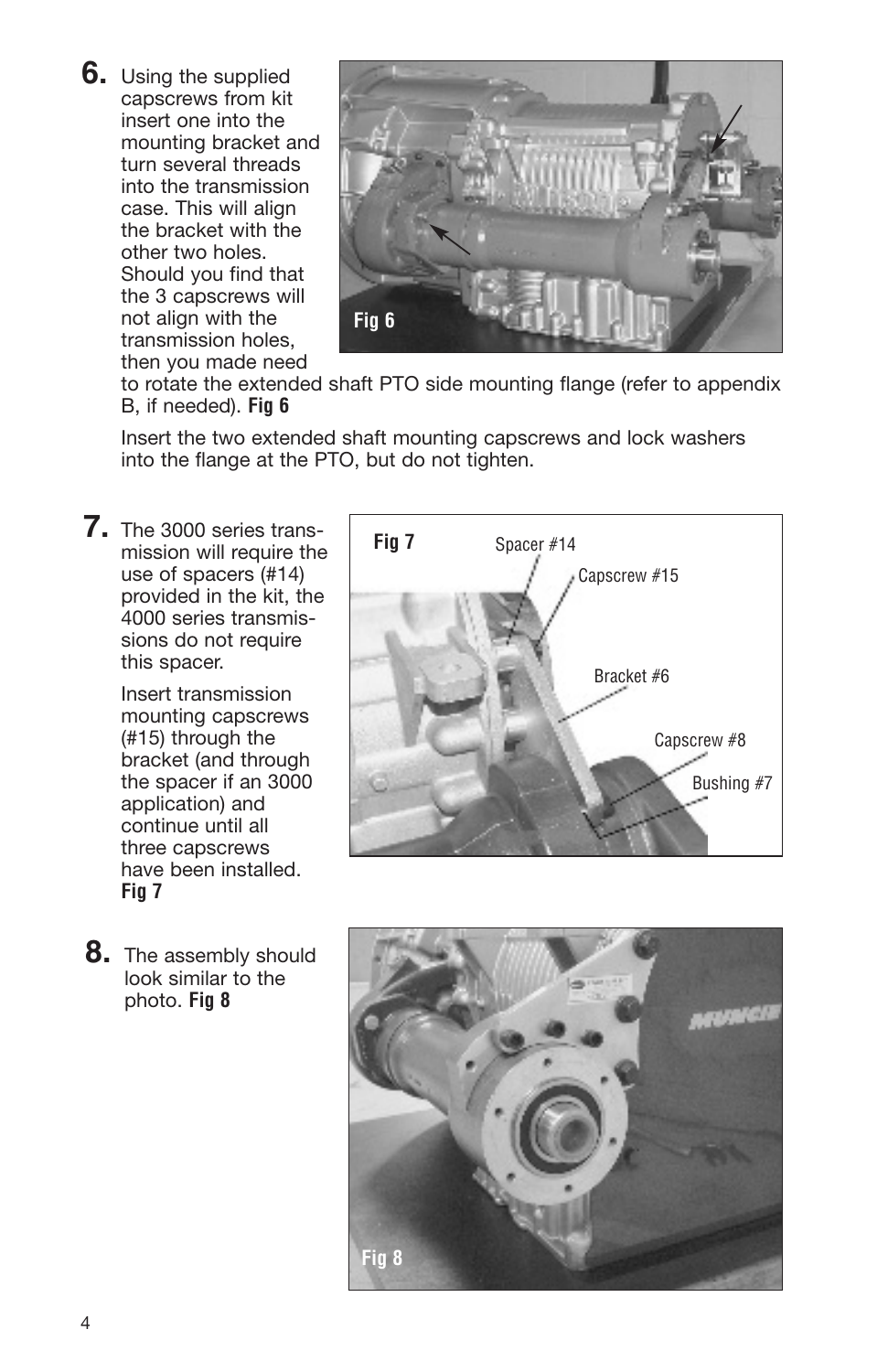**9.** Torque the PTO flange capscrews to 35 ft.lbs. **Fig 9**



**10.** Torque the transmission bracket capscrews to 68 ft.lbs. **Fig 10**



**11.** Position and install the Hydraulic Pump mounting flange with the six capscrews removed in step 3 and torque to 25 ft.lbs. **Fig 11**

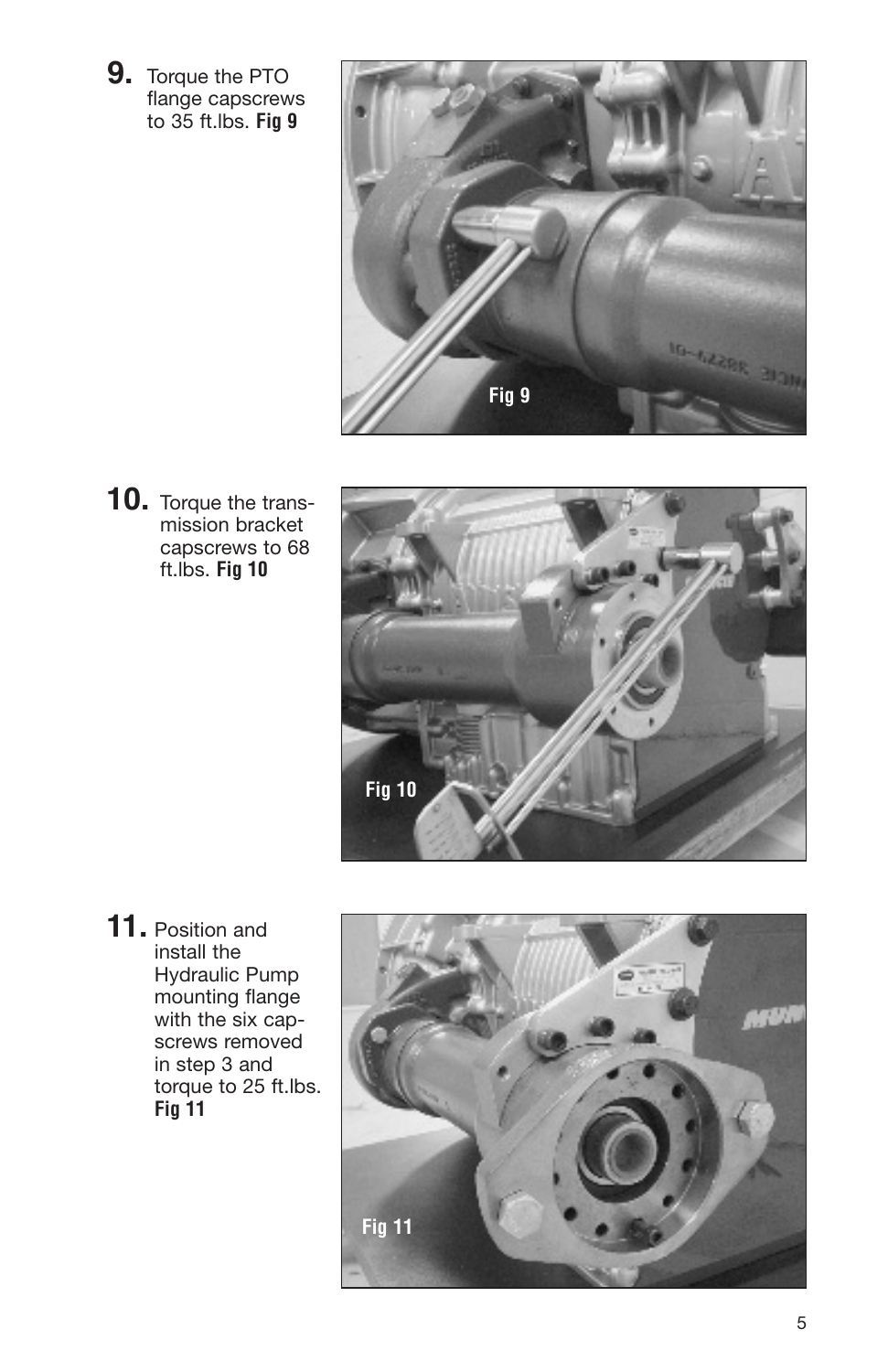**12.** Remove the cap plug from the end of the PTO output shaft and make sure splines are greased. PTOs are supplied with appropriate grease from factory. If dry apply an anti-fretting compound to splines. Installation of the extended shaft is complete. **Fig 12**



**13.** Install the hydraulic pump making sure that all hydraulic lines are clear of rotating components on the vehicle. **Fig 13**



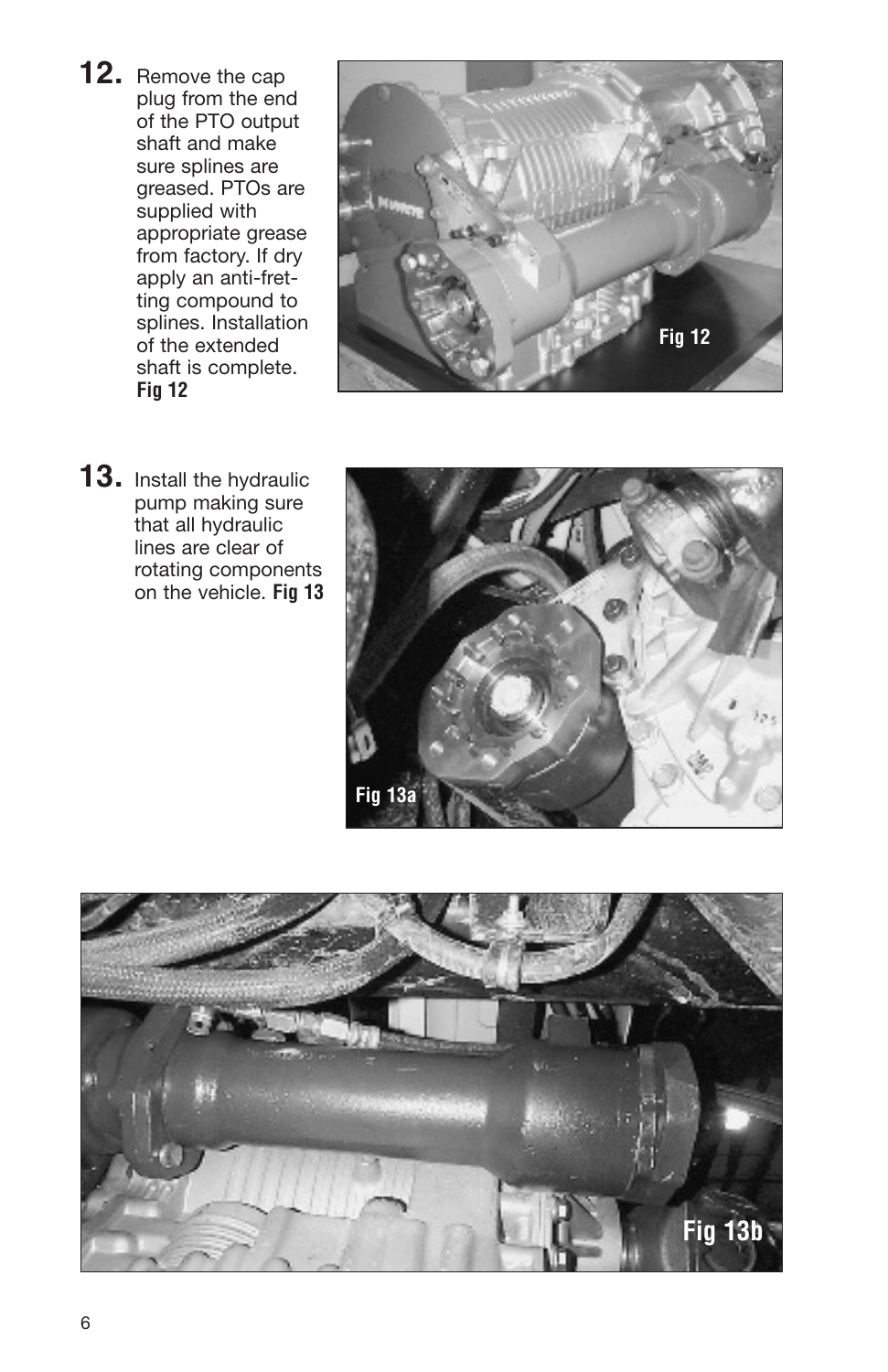**14.** Refer to PTO Owner's Manual (IN95-02) for general maintenance recommendations.



## **APPENDIX**

The mounting bracket is held in place with three socket head capscrews, but the bracket is free to move



over the bushings installed into the bracket at assembly. The photos at right show the bracket assembly.

> Torque capscrews to 32 ft.lbs.